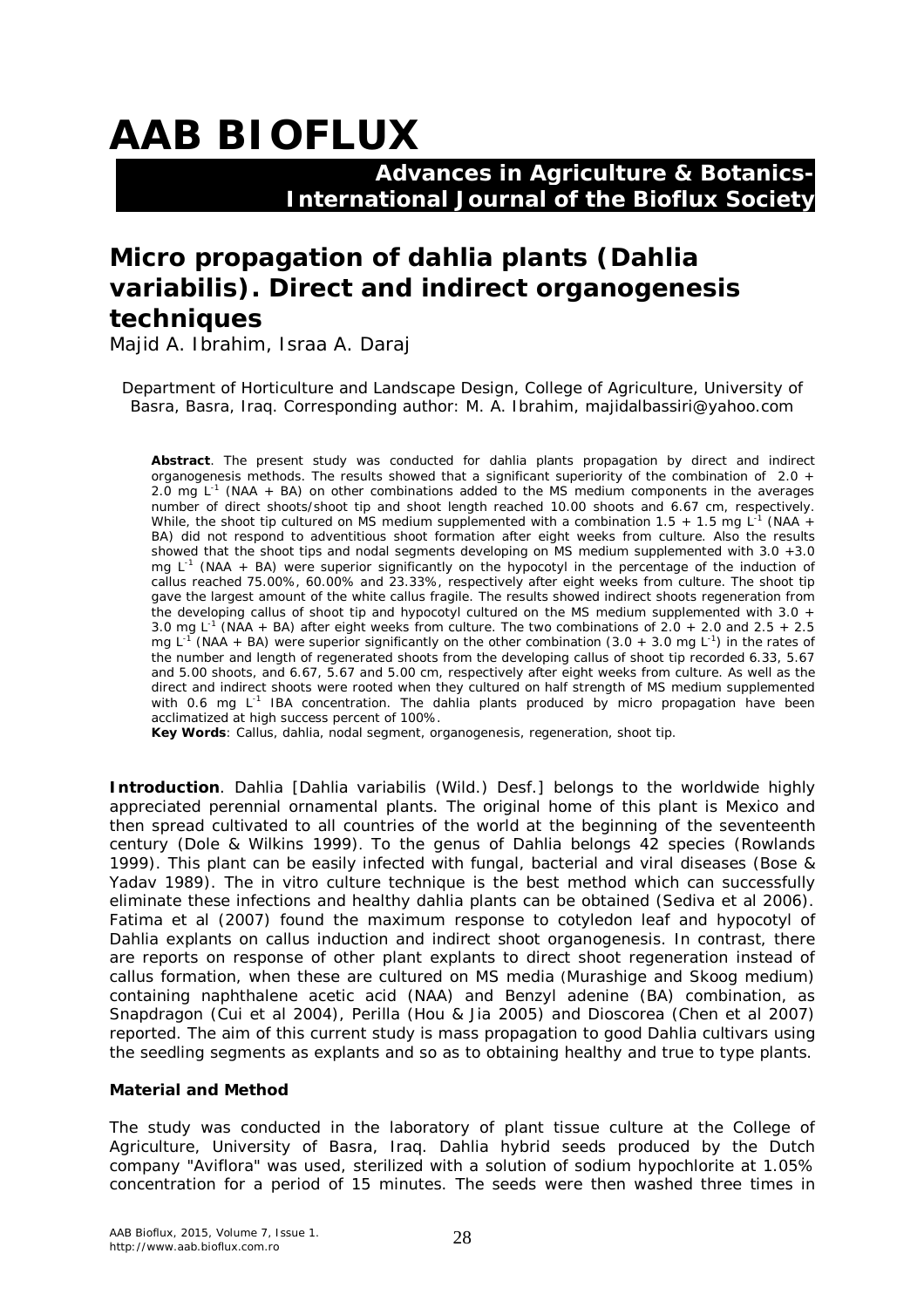sterile distilled water. The sterilized seeds was cultured on MS medium (Murashige & Skoog 1962) containing 2.0 mg L<sup>-1</sup> BA, 0.3 mg L<sup>-1</sup> NAA, 30,000 mg L<sup>-1</sup> sucrose, 1 mg L<sup>-1</sup> vitamins and glycine, 2,000 mg  $L^{-1}$  polyvinyl pyrrolidone (pvp). The pH of the media was adjusted to 5.7 with 0.1 N NaOH or HCI after adding 5,000 mg  $L^{-1}$  agar, and before autoclaving at 1.04 Kg cm<sup>-2</sup> for 20 minutes. All media were dispensed in 25 x 150 mm test tube containing 25 mL medium. Cultures were incubated under 1000 Lux light intensity provided by white fluorescent lamps for 16 hrs photoperiod at  $27 \pm 1^{\circ}$ C. These seeds germinated after two weeks of culturing and then was used after cutting as explants.

*The effect of NAA + BA combination in direct organogenesis*. The internodes segment of shoot base (1.0 cm length) was cultured on MS media supplemented with different concentrations of NAA and BA  $(1.5 + 1.5, 2.0 + 2.0, 2.5 + 2.5, 2.0 + 3.0)$ mg  $L^{-1}$ . The sucrose and agar was added to medium, and medium preparation and sterilization was performed as in the previous paragraph with adenine sulfate at 40 mg  $L^1$ concentration addition. The notes and studied traits were recorded after eight weeks from culture. The followed traits included: number of direct shoots, shoot length (cm), number of leaves/shoot and leaf area (cm<sup>2</sup>).

*The effect of source of explants in the callus induction*. The explants (cotyledon, hypocotyl, shoot tip, nodal and root segments) cultured on MS medium was supplemented with a combination of NAA and BA  $(3.0 + 3.0$  mg  $L^{-1})$ . The organic materials added to medium, preparation of media, sterilization and incubating was conducted as in the preceding paragraph. The percentage of response to callus induction was recorded after eight weeks from culture.

*The effect of the combination of NAA + BA in callus induction*. The shoot tips cultured on MS medium supplemented with different concentrations of NAA and BA (1.5 + 1.5, 2.0 + 2.0, 2.5 + 2.5 and 3.0 + 3.0) mg L<sup>-1</sup>. The organic materials added to medium and preparation of media, sterilization and incubating was conducted as in the preceding paragraph. The same traits has been recorded as in the previous experiment after eight weeks from culture.

*Effect of the developing callus from explants in indirect shoots regeneration*. The developing callus (100 mg weight) from explants cultured on MS medium was supplemented with a combination of NAA and BA (3.0  $+$  3.0 mg L<sup>-1</sup>). The traits included: The number of indirect shoots/100 mg callus, shoot length (cm), number of leaves/shoot and leaf area (cm<sup>2</sup>) after eight weeks from culture.

*The effect of combination of NAA + BA in indirect shoots regeneration*. The developing callus (100 mg weight) from shoot tips cultured on MS medium was supplemented with different concentrations of NAA and BA  $(1.5 + 1.5, 2.0 + 2.0, 2.5 +$ 2.5 and 3.0  $+$  3.0) mg L<sup>-1</sup>. The same trait has been recorded as in the previous experiment after eight weeks from culture.

*Rooting shoots and acclimatization of dahlia plants*. The regenerated direct and indirect shoots were rooting on half strength of MS medium supplemented with IBA at 0.6 mg  $L^{-1}$  concentration. The dahlia plants produced from rooted shoots were acclimatized by grown in plastic pots 10 cm in diameter containing peat moss and soft sand ratio of 1:2, placed in a growth room under controlled conditions (temperature 27  $\pm$ 2°C, 16/8 hrs photoperiod and light intensity 1500 Lux).

*Experimental design and statistical analysis*. Completely randomized design was used with five replicates. The data were subjected to the analysis of variance and mean values were compared using revised-LSD as described by Snedecor & Cochran (1980).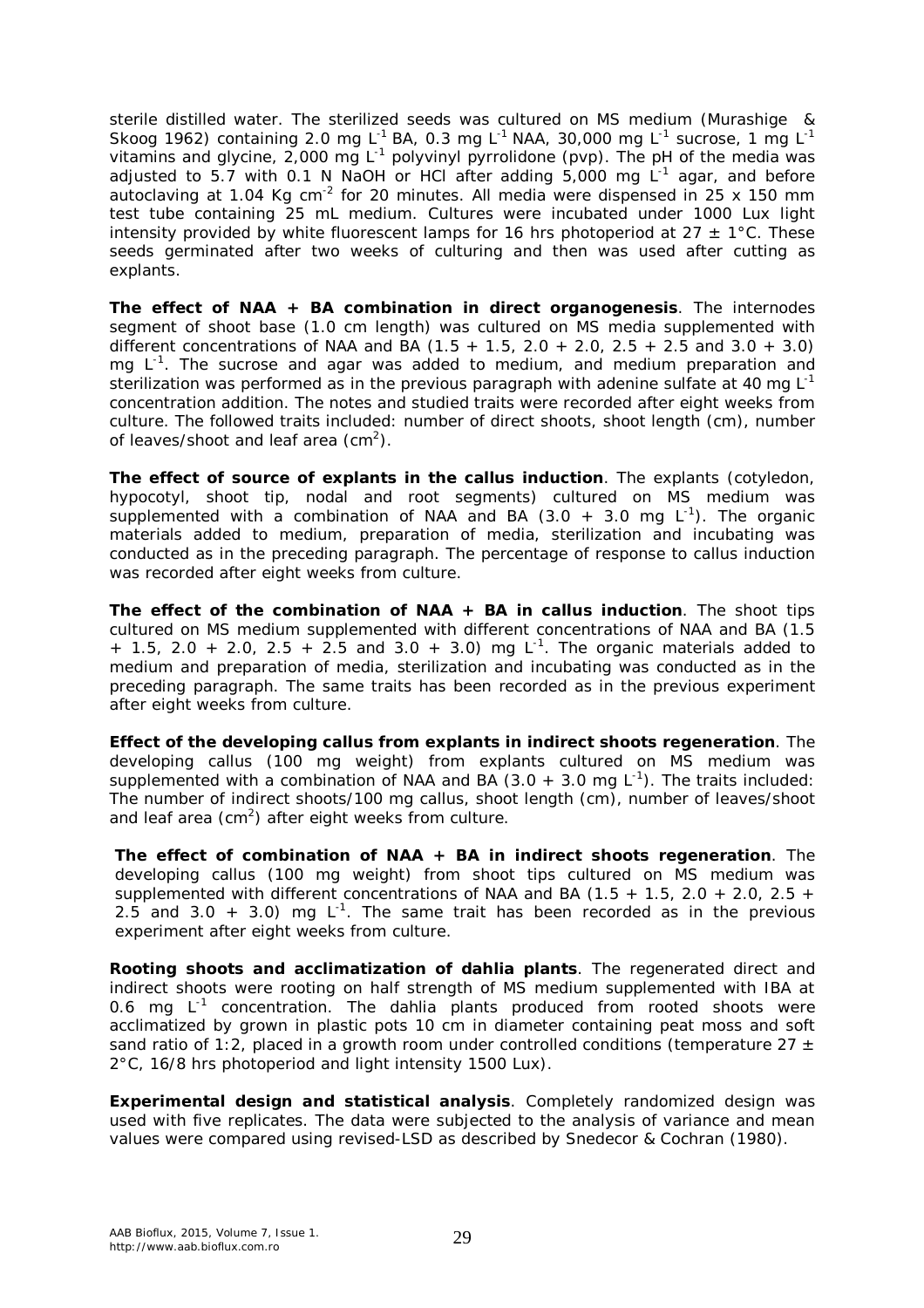#### **Results and Discussion**

*The effect of the combination of NAA + BA in direct organogenesis*. Results shows in Table 1, adventitious shoots formation by direct organogenesis from culturing of shoot bases on MS medium supplemented with 2.0 + 2.0, 2.5 + 2.5 and 3.0 + 3.0 mg L<sup>-1</sup> (NAA  $+$  BA) except 1.5  $+$  1.5 mg L<sup>-1</sup> combination, which did not respond to adventitious shoot formation after eight weeks from culture (Figure 1 A and B). The balance between auxins and cytokinins plays an important role in shoot formation. It caused increasing the synthesis of RNA and proteins and enzymes inside the cell, which stimulates cell division and the adventitious shoot regeneration (Taiz & Zeiger 2006). These results are in agreement with results of other searchers on other plants as Snapdragon (Cui et al 2004) and Dioscorea (Chen et al 2007).

The results also showed the significant superiority of the combination of  $2.0 + 2.0$ mg  $L^{-1}$  (NAA + BA) on other combinations added to the MS medium components in the averages number of shoots proliferating and length (10.00 shoots and 6.67 cm, respectively). Similar results are reported on other plants by Pal & Dhar (1985), Hitmi et al (1998), Hedayat et al (2009), Mendi et al (2009). There was no significant difference between the two combinations 2.5 + 2.5 and 3.0 + 3.0 mg  $L^{-1}$  (NAA + BA) in number and length of shoots (7.00 and 5.67 shoots, and 4.00 and 3.33 cm, respectively). The results also showed no significant difference between the combinations of NAA + BA in the number of leaves/shoot and leaf area (Table 1).

Table 1

The effect of the combination of NAA + BA in direct organogenesis

| $NAA + BA$<br>$(mg L^{-1})$ | No. of<br>shoots/explant | Shoot length<br>(cm      | No. of<br>leaves/shoot | Leaf area<br>$\zeta$     |
|-----------------------------|--------------------------|--------------------------|------------------------|--------------------------|
| $1.5 + 1.5$                 |                          | $\overline{\phantom{0}}$ |                        | $\overline{\phantom{a}}$ |
| $2.0 + 2.0$                 | 10.00                    | 6.67                     | 8.00                   | 0.43                     |
| $2.5 + 2.5$                 | 7.00                     | 4.00                     | 7.33                   | 0.37                     |
| $3.0 + 3.0$                 | 5.67                     | 3.33                     | 6.67                   | 0.33                     |
| R-LSD (0.05)                | 2.65                     | 2 N 1                    | ns                     | ns                       |

ns - non significant difference.

*The effect of source of explant in the callus induction*. The results in the Table 2 showed that the shoot tips and nodal segments developing on MS medium supplemented with 3.0 + 3.0 mg L<sup>-1</sup> (NAA + BA) were superior significantly on the hypocotyl in the percentage of callus induction reached 75.00%, 60.00% and 23.33%, respectively after eight weeks from culture (Figure 1 C, D, E & F). Fatima et al (2007) reported similar results on hypocotyl.

Table 2

The effect of source of explants in the callus induction

| Source of explant | % Response of callus formation | <b>Notes</b> |
|-------------------|--------------------------------|--------------|
| Cotyledon         |                                |              |
| Hypocotyl         | 23.33                          |              |
| Shoot tip         | 75.00                          | $++$         |
| Nodal segment     | 60.00                          | $+ +$        |
| Root segment      |                                |              |
| R-LSD (0.05)      | 30.29                          |              |

0 - no formation of callus, + - small amount of callus, ++ - middle amount of callus, +++ - large amount of callus.

The cotyledons and root segments developing on the same as the previous MS medium components did not respond for callus initiation. The results of this study did not agree with another study on the callus initiation from cotyledons (Fatima et al 2007), when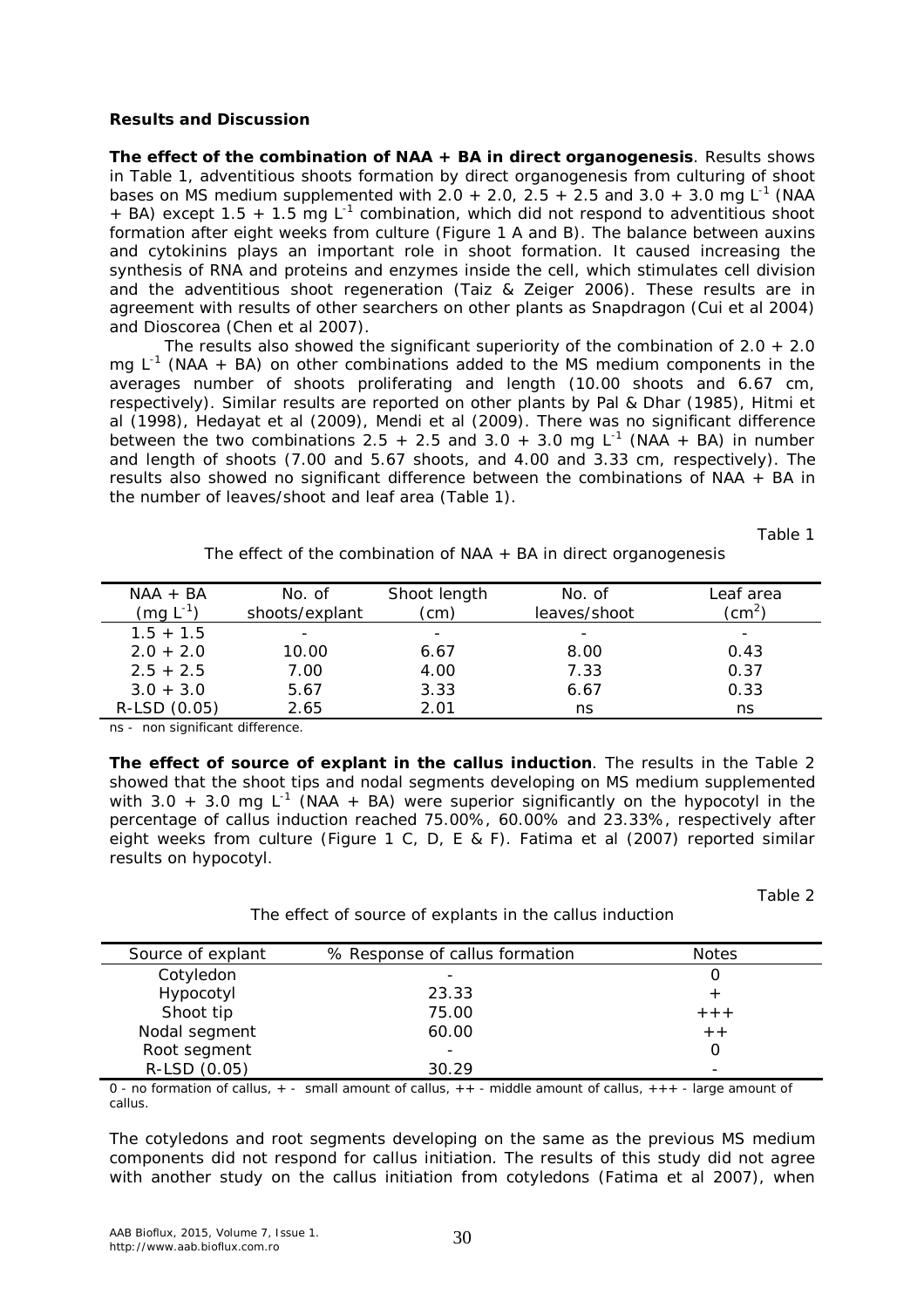they indicated the growth of callus from cotyledons cultured on MS medium supplemented with NAA and BA. The results also indicated (Table 2) that the shoot tip gave the largest amount of the white callus fragile, while the callus grew less quantity from nodal segments.



Figure 1. Micro propagation of dahlia hybrid plants [*Dahlia variabilis* (Wild.) Desf.] via direct and indirect organogenesis techniques. A & B – Direct adventitious shoot regeneration from shoot tip cultured on MS medium supplemented with different combinations of NAA and BA (2.0 + 2.0, 2.5 + 2.5, 3.0 + 3.0 mg  $L^{-1}$ , respectively (Left to right). C, D, E, F – Callus formation, growth and development from shoot tips cultured on MS medium supplemented with 3.0 mg  $L^{-1}$  NAA and 3.0 mg  $L^{-1}$  BA concentrations. G, H, I, J, K – Indirect shoots regeneration and growth stages from developing callus of shoot tip cultured on MS medium supplemented with 2.0 mg  $L^{-1}$  NAA and 2.0 mg  $L^{-1}$  BA concentrations. L – Indirect shoots regeneration from callus cultured on MS medium supplemented with different combinations of NAA and BA (2.0 + 2.0, 2.5 + 2.5 and  $3.0+3.0$  mg  $L^{-1}$ , respectively (Left to right) after six weeks. M - Indirect shoots regeneration from callus cultured on MS medium supplemented with 2.0 mg  $L^{-1}$  NAA and 2.0 mg  $L^{-1}$  BA concentrations after eight weeks. N - Rooting shoot cultured on half strength of MS supplemented with 0.6 mg L<sup>-1</sup> concentration of IBA after eight weeks. O -Plant of dahlia after six weeks from the acclimatization.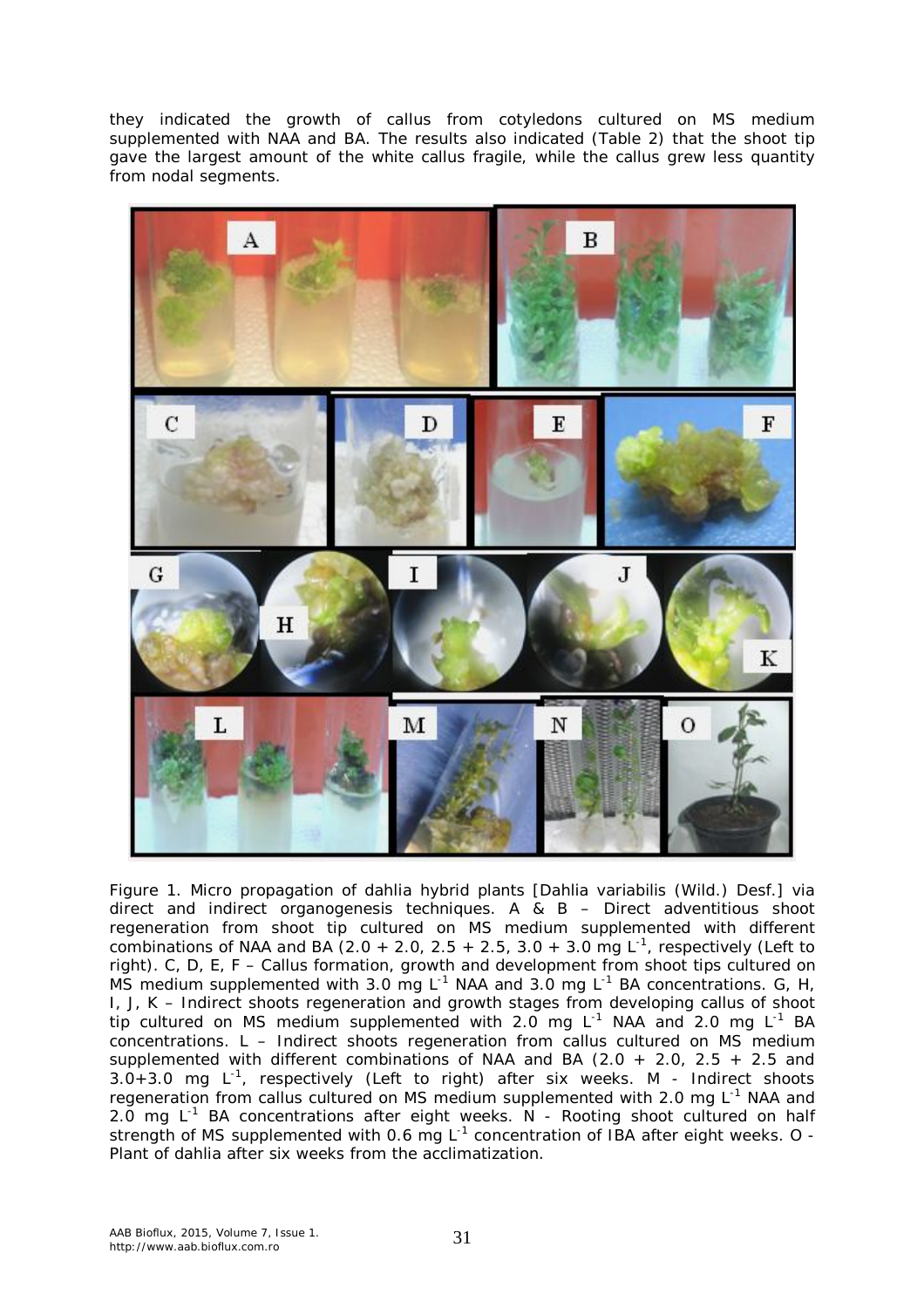The increase in the amount of the developing callus on the shoot tip is due to the continuing division of the cells in the meristematic region (Firoozabady & Gutterson 2003). The amount of callus formed on hypocotyl was very few (Table 2). The difference in the growth of callus is due to an increase in the concentration of BA in MS medium, which has become the supra-optimal cause to cell division.

*The effect of NAA + BA combination in callus induction*. The results in the Table 3 indicate that the shoot tips cultured on MS medium supplemented with 3.0 + 3.0 mg L<sup>-1</sup> (NAA + BA) gave the highest response rate of callus initiation, reached 75.00% (Figure 1 C & D). Several researchers have also reported similar response of explants on the same components of MS medium to callus formation in dahlia (Fatima et al 2007) and asparagus (Pontaroli & Camadro 2005), while the combination of 2.0 + 2.0 mg L<sup>-1</sup> (NAA + BA) gave a lowest rate in response to the callus induction, reached 13.33%, after eight weeks from culture. The results showed the significant superiority of the combination of 3.0 + 3.0 mg  $L^{-1}$  (NAA + BA) on the other in the percentage of response to shoot tip for callus initiation, while the shoot tips did not respond to callus induction when cultured on MS medium supplemented with 1.5 + 1.5 mg L<sup>-1</sup> (NAA + BA). That shoot tips cultured on MS medium supplemented with 3.0 + 3.0 mg L<sup>-1</sup> (NAA + BA) gave a large amount of white callus fragile compared with the amount of callus produced from the combination of 2.5  $+$  2.5 mg L<sup>-1</sup> (NAA  $+$  BA), while a weak growth of callus on shoot tips cultured on MS medium supplemented with 2.0 + 2.0 mg  $L^{-1}$  of NAA + BA was observed (Table 3). The callus induction is due to the balance between auxins and cytokinins which plays an important role in increasing the synthesis of RNA and proteins and enzymes inside the cell, which stimulates cell division and the formation of callus (Taiz & Zeiger 2006).

Table 3

| The effect of the combination of $NAA + BA$ in callus induction |  |
|-----------------------------------------------------------------|--|
|                                                                 |  |

| $NAA + BA$ (mg L <sup>-1</sup> ) | % Response of callus formation | Notes   |
|----------------------------------|--------------------------------|---------|
| $1.5 + 1.5$                      | $\overline{\phantom{0}}$       |         |
| $2.0 + 2.0$                      | 13.33                          |         |
| $2.5 + 2.5$                      | 46.67                          |         |
| $3.0 + 3.0$                      | 75.00                          | $+ + +$ |
| R-LSD (0.05)                     | 28 15                          | -       |

0 - no formation of callus, + - small amount of callus, ++ - middle amount of callus, +++ - large amount of callus.

*Effect of the developing callus from explants in indirect organogenesis*. The results in the Table 4 show shoots regeneration from the developing callus on shoot tip and hypocotyl cultured on the MS medium supplemented with 3.0 + 3.0 mg L<sup>-1</sup> (NAA + BA) after eight weeks from culture. Fatima et al (2007) reported similar response of explant tissues of dahlia plant on MS medium containing NAA and BA and obtained indirect shoot regeneration. Also these results are in accordance with results of other studies on indirect organogenesis from callus (Salman & Al-Dabagh 2000; Al-Taha et al 2012; Ibrahim et al 2013). The callus produced from cotyledons, nodal and root segments did not respond to shoots regeneration when grown on the same MS medium components. The results also showed that developing callus from shoot tip achieved significant superiority in the number of shoots (5.00), compared with the shoot produced from the developing callus of hypocotyl (2.67 shoots). The regenerated shoots from callus produced from hypocotyl were superior significantly on the shoots produced from the developing callus of shoot tip in leaf area recorded 0.63 and 0.43 cm<sup>2</sup>, respectively. The results showed no significant differences between the shoots proliferating from callus producing shoot tip and hypocotyl in the means of shoot length and number of leaves/shoot (Table 4). The shoot initiation from the callus tissue was recorded in many plants as the source of these shoots are plant tissue cultured in medium that lose differentiation (de-differentiation) and return to meristematic cells consisting of new cells (Figure 1 C & D) and then re-differentiation again by the medium components and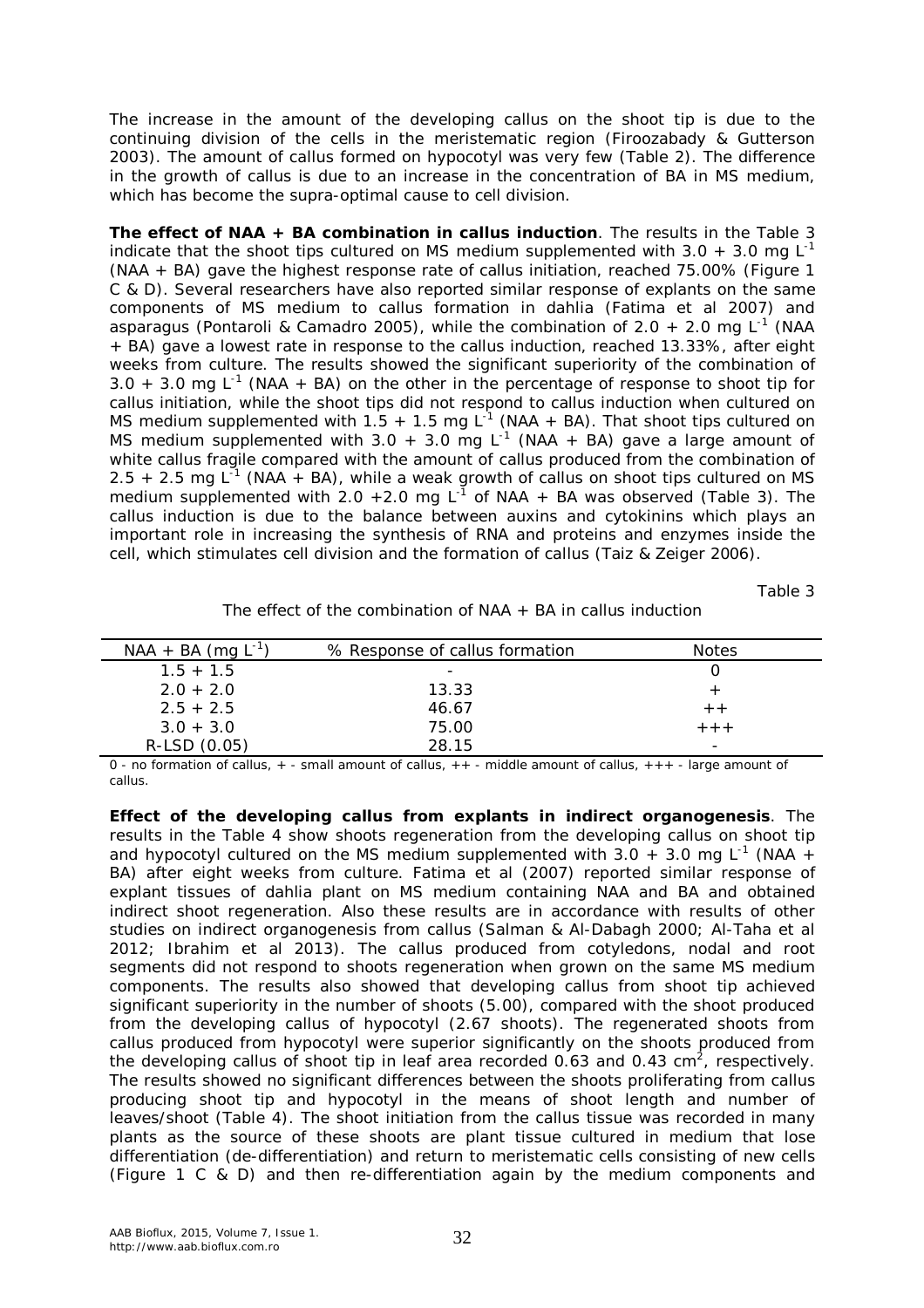environmental conditions (Figure 1 E, F, G, H, I, J, K). This process causes the promeristmoids which develop into adventitious buds having the same morphogenesis of the auxiliary bud of leaf (Thorpe 1978).

Table 4

| Developing    | No. of         | Shoot length | No. of       | Leaf area        |
|---------------|----------------|--------------|--------------|------------------|
| callus from:  | shoots/explant | (cm)         | leaves/shoot | (cm $^2^{\circ}$ |
| Cotyledon     |                |              |              |                  |
| Hypocotyl     | 2.67           | 2.67         | 5.33         | 0.63             |
| Shoot tip     | 5.00           | 5.00         | 8.00         | 0.43             |
| Nodal segment |                |              |              |                  |
| Root segment  |                |              |              |                  |
| Significance  |                |              |              |                  |

Effect of the developing callus from explants in indirect organogenesis

 $+$  = significant difference,  $-$  = non significant difference.

*The effect of combination of NAA + BA in indirect organogenesis*. Results from Table 5 show that the two combinations of 2 + 2 and 2.5 + 2.5 mg L<sup>-1</sup> (NAA + BA) were superior significantly against  $3 + 3$  mg L<sup>-1</sup> combination in the number and length of shoots from the developing callus of shoot tip recorded 6.33, 5.67 and 5.00 shoots, and 6.67, 5.67 and 5.00 cm, respectively after eight weeks from culture (Figure 1 L & M). These results are in accordance with the findings of Fatima et al (2007). The reason for the long shoots at the lower concentrations is due to reduce the role of endogenous auxin in stimulating cell elongation. Also those results showed no significant differences between the combinations (NAA + BA) in the number of leaves/shoot and leaf area of the regenerated shoots from callus (Table 5). The callus of shoot tip cultured on MS medium supplemented with 1.5 + 1.5 mg  $L^{-1}$  (NAA + BA) did not respond to the adventitious shoots regeneration. The balance between auxin and cytokinin lead to re-differentiation of the cultured explant and generate callus which result in adventitious shoots (Firoozabady & Moy 2004).

The direct and indirect shoots were rooting on half strength of MS medium supplemented with 0.6 mg  $L^{-1}$  concentration of IBA after eight weeks from culture (Figure 1 N). Dahlia plants produced from tissue culture acclimatized at high success at a percent of 100% (Figure 1).

Table 5

| $NAA + BA$<br>(mg $L^{-1}$ ) | No. of<br>shoots/explant | Shoot length<br>(cm) | No. of<br>leaves/shoot | Leaf area<br>$\zeta$ cm $^2$ |
|------------------------------|--------------------------|----------------------|------------------------|------------------------------|
| $1.5 + 1.5$                  |                          |                      |                        |                              |
| $2.0 + 2.0$                  | 6.33                     | 6.67                 | 10.67                  | 0.27                         |
| $2.5 + 2.5$                  | 5.67                     | 5.67                 | 8.67                   | 0.40                         |
| $3.0 + 3.0$                  | 5.00                     | 5.00                 | 8.00                   | 0.43                         |
| R-LSD (0.05)                 | 1.03                     | 1.28                 | ns                     | ns                           |

The effect of combination of  $NAA + BA$  in indirect organogenesis

ns - non significant difference.

**Conclusions**. The present studies results concluded that the most suitable explants that can be used in the propagation of dahlia plant via *in vitro* are shoot tips. Also the most affective combinations of NAA + BA added to MS medium components prepared for direct and indirect organogenesis is 2.0  $+$  2.0 and 3.0  $+$  3.0 mg L<sup>-1</sup> respectively.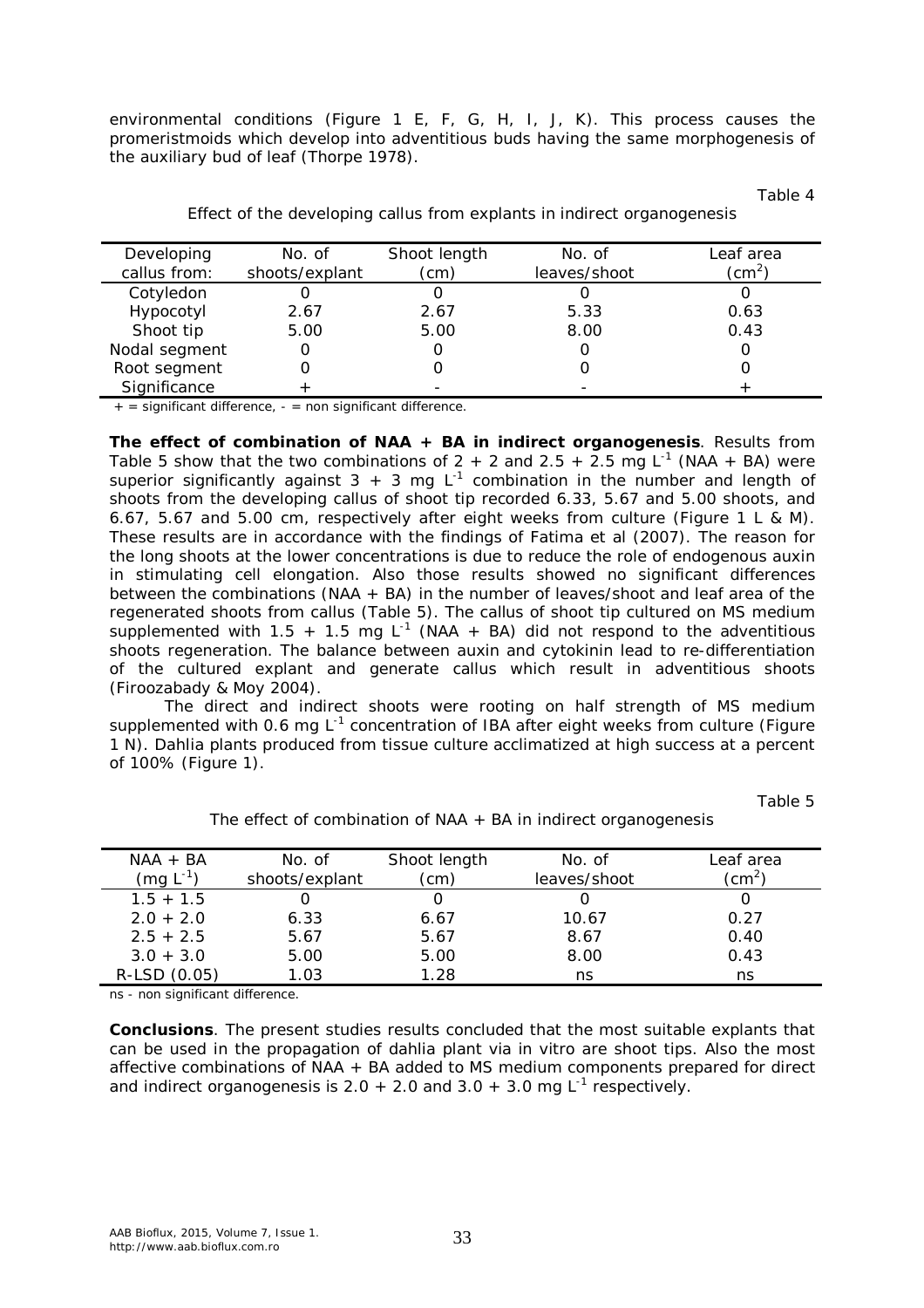#### **References**

- Al-Taha H. A., Ibrahim M. A., Saleh A. M., 2012 [Regeneration of plantlets form callus induced from shoot tips of pineapple (*Ananas comosus* (L.) Merr. Cv. DelMonte) by tissue culture technique]. Kufa J Agric Sci 4(1):333-343. [In Arabic].
- Bose T. K., Yadav L. P., 1989 Floriculture in India. Allied Publishers Ltd., New Delhi, 14:41-48.
- Chen F.-Q., Fu Y., Wang D.-L., Gao X., Wang L., 2007 The effect of plant growth regulators and sucrose on the micropropagation and microtuberization of *Dioscorea nipponica* Makino. J Plant Growth Regul 26:38-45.
- Cui M.-L., Takayanagi K., Handa T., 2004 High frequency of shoot regeneration from hypocotyls and stem segments of *Antirrhinum majus* (Snapdragon). Plant Cell Tissue Organ Cult 78:51-53.
- Dole J. M., Wilkins H. F., 1999 Floriculture principles and species. Prentice Hall, New Jersey, pp. 287-291.
- Fatima B., Usman M., Ashraf T., Waseem R., Ali M. A., 2007 *In vitro* regeneration from cotyledon and hypocotyl explants of dahlia cultivars. Pak J Agri Sci 44(2):312- 316.
- Firoozabady E., Gutterson N., 2003 Cost effective *in vitro* propagation methods for pineapple. Plant Cell Rep 21:844-850.
- Firoozabady E., Moy Y., 2004 Regeneration of pineapple plants via somatic embryogenesis and organogenesis. In Vitro Cell Dev Biol Plant 40:67-74.
- Hedayat M., Abdi G., Khosh-Khui M., 2009 Regeneration via direct organogenesis from leaf and petiole segments of pyrethrum (*Tanacetum cinerariifolium* (Trevir.) Schultz-Bip). Am Eurasian J Agric Environ Sci 6(1):81-87.
- Hitmi A., Barthomeuf C., Sallanon H., 1998 Rapid mass propagation of *Chrysanthemum cinerariaefolium* Vis. by callus culture and ability to synthesis pyrethrins. Pant Cell Rep 19:156-160.
- Hou S. W., Jia J. F., 2005 *In vitro* regeneration of *Perilla frutescens* from hypocotyl and cotyledon explants. Biol Plant 49:129-132.
- Ibrahim M. A., AL-Taha H. A., Seheem A. A., 2013 Effect of cytokinin type and concentration, and source of explant on shoot multiplication of pineapple plant (*Ananas comosus* '' Queen'') *in vitro*. Acta Agric Slov 101(1):15-20.
- Mendi Y. Y., Curuk P., Kocaman E., Unek C., Eldogan S., Gencel G., Cetiner S., 2009 Regeneration of begonia plantlets by direct organogenesis. Afr J Biotechnol 8(9):1860-1863.
- Murashige T., Skoog F., 1962 A revised medium for rapid growth and bioassays with tobacco tissue culture. Physiol Plant 15:437-497.
- Pal A., Dhar K., 1985 Callus and organ development of pyrethrum (*Chrysanthemum cinerariaefolium* Vis.) and analysis of their cytological status. Pyrethrum Post 16:3-11.
- Pontaroli A. C., Camadro E. L., 2005 Plant regeneration after long-term callus culture in clones of *Asparagus officinalis* L. Biocell 29(3):313-317.
- Rowlands G., 1999 The gardener's guide to growing dahlias. Timber Press, Portland, Oregon.
- Salman M. A., Al-Dabagh F. M., 2000 [Vegetative propagation of Loquat trees (*Eriobotrya japonica* Lindle.) using tissue culture technique]. Iraqi Agric J 5(3):141-150. [In Arabic].
- Sediva J., Novak P., Kanka J., Laxa J., 2006 Micro propagation, detection and elimination of DMV in the Czech collection of dahlia. Acta Hortic 725:495-498.
- Snedecor G. W., Crochran R. W., 1980 Statistical methods. Iowa State University Press, Ames, Iowa.
- Taiz L., Zeiger E., 2006 Plant physiology. 4<sup>th</sup> Edition, Sinauer Associates, Inc. Publishers, Sunderland, MA, 764 pp.
- Thorpe T. A., 1978 Physiological and biochemical aspects of organogenesis *in vitro*. In: Frontiers of plant tissue culture. Thorpe T. A. (ed), pp. 49-58, Univ Calgary, Alberta, Canaela.